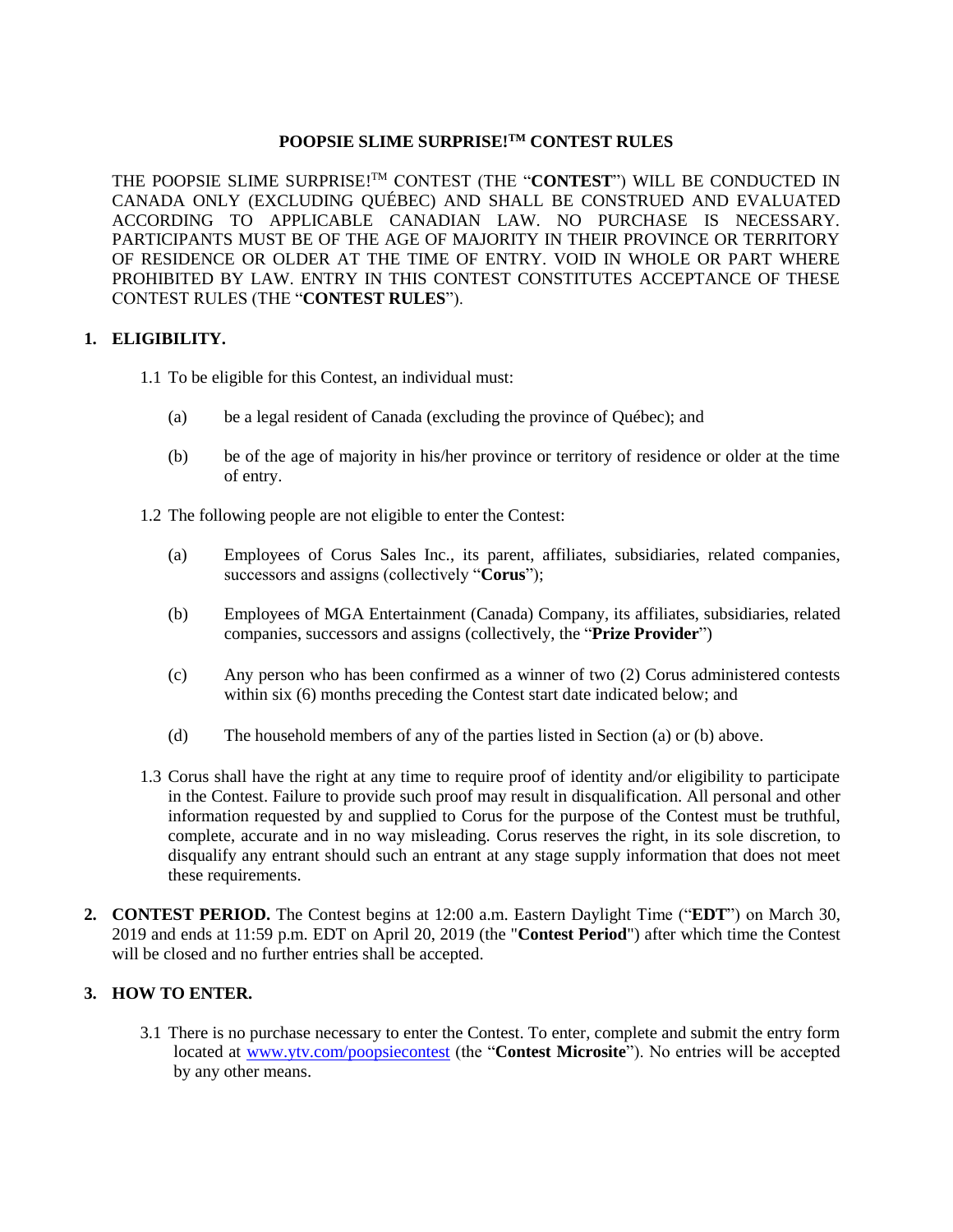- 3.2 Limit of one (1) entry per e-mail address per day. In the case of multiple entries, only the first eligible entry will be considered.
- 3.3 All entries, become the sole property of Corus and will not be returned for any reason. Entries must be received no later than the end of the Contest Period. Entries will be declared invalid if they are late, illegible, incomplete, damaged, irregular, mutilated, forged, garbled or mechanically or electronically reproduced. Unless otherwise set out herein, no communication or correspondence will be exchanged with entrants except with those selected as a potential winner.
- 3.4 Entries received online shall be deemed to be submitted by the authorized account holder of the email address associated with the entry. For the purpose of the Contest Rules, "authorized account holder" of an e-mail address is defined as the natural person who is assigned to an e-mail address by an Internet access provider, on-line service provider, or other organization responsible for assigning e-mail addresses for the domain associated with the submitted e-mail address. Any entrant may be required to provide Corus with proof that they are the authorized account holder of the e-mail address associated with their entry.

# **4. PRIZE.**

- 4.1 There is one (1) prize (the "**Prize**") available to be won by the Prize winner (the "**Winner**"), which shall include:
	- (a) one (1) *Pooey Pouitton*;
	- (b) two (2) *Unicorns*;
	- (c) ten (10) *Poop Packs*;
	- (d) ten (10) *Cutie Tooties*; and
	- (e) ten (10) *Sparkly Critters*.
- 4.2 The Prize shall have an approximate retail value of eight hundred Canadian dollars (CDN\$800.00).
- 4.3 Winner is not entitled to monetary difference between actual Prize value and stated approximate Prize value, if any.
- 4.4 Prize will be distributed within thirty (30) days after Winner has been successfully contacted and notified of his/her Prize and fulfilled the requirements set out herein.

#### **5. PRIZE CONDITIONS.**

- 5.1 Prize must be accepted as awarded and cannot be transferred, assigned, substituted or redeemed for cash, except at the sole discretion of Corus. Any unused, unclaimed or declined portion of the Prize will be forfeited, have no cash value and Corus shall have no obligation to provide either an alternative or value-in-kind. Corus reserves the right, in its sole discretion, to substitute a prize of equal or greater value if the Prize (or any portion thereof) cannot be awarded for any reason.
- 5.2 Shipped Prizes shall not be insured and Corus shall not assume any liability for lost, damaged or misdirected Prizes.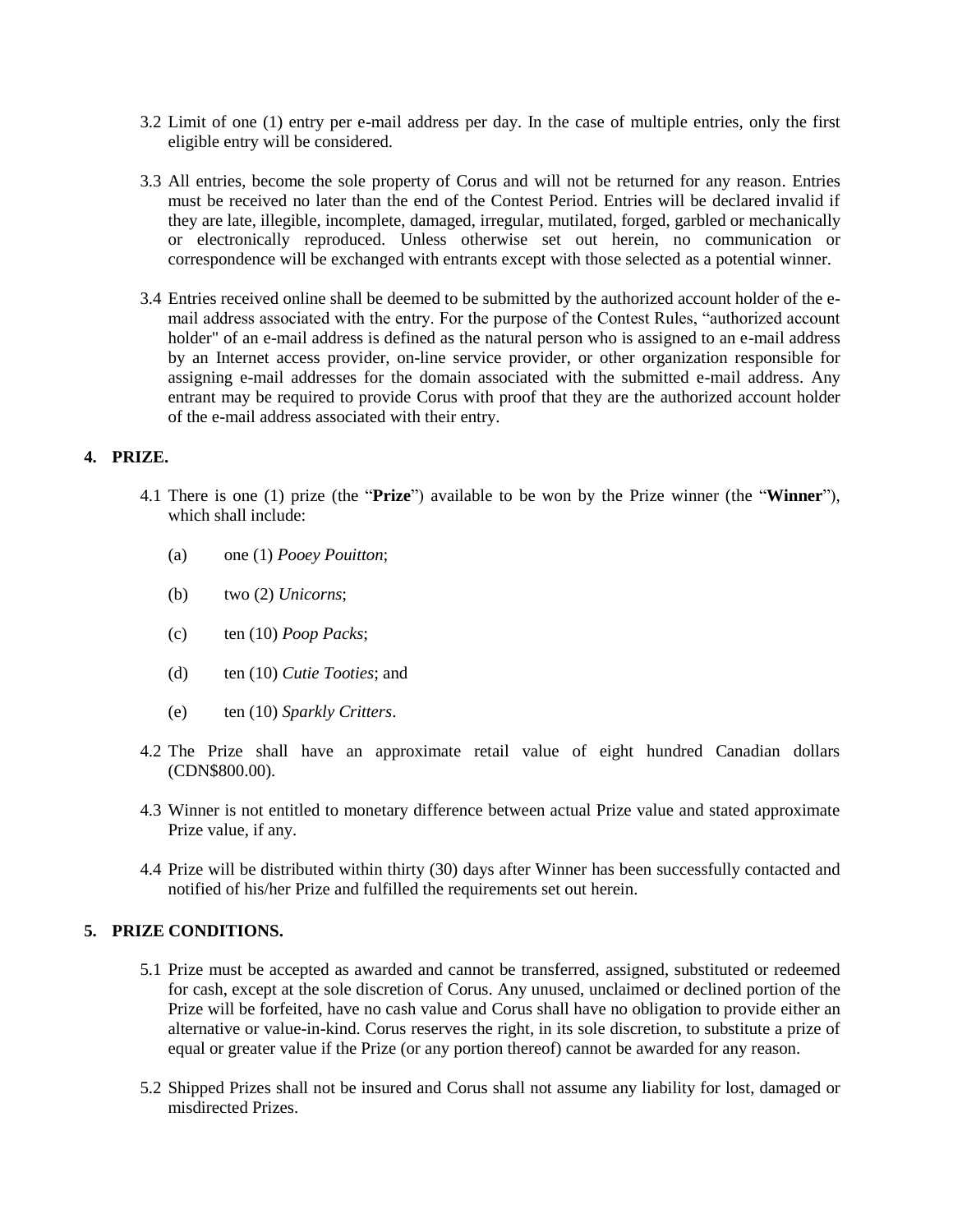#### **6. WINNER SELECTION.**

6.1 One (1) Winner shall be selected as follows:

- (a) On or about April 26, 2019 at 5:00 p.m. EDT in Toronto, Ontario, one (1) entrant will be selected by a random draw from all eligible entries received during the Contest Period. The odds of being selected as a potential winner are dependent upon the number of eligible entries received by Corus. Before being declared a Winner, the selected entrant shall be required to correctly answer, without assistance of any kind, whether mechanical or otherwise, a time-limited, mathematical skill-testing question to be administered during a pre-arranged telephone call or by e-mail, to comply with the Contest Rules and to sign and return the Release (described below).
- (b) THE SELECTED ENTRANT WILL BE NOTIFIED BY TELEPHONE NO LATER THAN MAY 3, 2019 AT 5:00 P.M. EDT AND MUST RESPOND WITHIN ONE (1) BUSINESS DAYS OF NOTIFICATION. Upon notification, the selected entrant must respond by telephone or e-mail (as specified in the notification) to the contact number or e-mail address provided no later than the indicated deadline set out in the Contest Rules and/or the notification. If the selected entrant does not respond accordingly, he/she will be disqualified and will not receive the Prize and another entrant may be selected in Corus' sole discretion until such time as an entrant satisfies the terms set out herein. Corus is not responsible for the failure for any reason whatsoever of a selected entrant to receive notification or for Corus to receive a selected entrant's response.
- (c) If, as a result of an error relating to the entry process, drawing or any other aspect of the Contest, there are more selected entrants than contemplated in these Contest Rules, there will be a random draw amongst all eligible Prize claimants after the Contest's closing date to award the correct number of Prizes.
- **7. RELEASE.** Potential Winner will be required to execute a legal agreement and release ("**Release**") that confirms potential Winner's: (i) eligibility for the Contest and compliance with these Contest Rules; (ii) acceptance of the Prize as offered; (iii) release each of Corus and Prize Provider and each of their employees, directors, officers, suppliers, agents, sponsors, administrators, licensees, representatives, advertising, media buying and promotional agencies (collectively, the "**Releasees**") from any and all liability for any loss, harm, damages, cost or expense arising out of participation in the Contest, participation in any Contest-related activity or the acceptance, use, or misuse of any Prize, including but not limited to costs, injuries, losses related to personal injuries, death, damage to, loss or destruction of property, rights of publicity or privacy, defamation, or portrayal in a false light, or from any and all claims of third parties arising therefrom; and (iv) grant to Corus and the Prize Provider the unrestricted right, in Corus' and the Prize Provider's collective or individual discretion, to produce, reproduce, display, publish, convert, post, serve, broadcast, exhibit, distribute, adapt and otherwise use or re-use the Winner's name, statements, image, likeness, voice and biography, in any and all media now known or hereafter devised, in connection with the Contest and the promotion and exploitation thereof. The executed Release must be returned within two (2) business days of the date indicated on the accompanying letter of notification or the verification as a Winner or the selected entrant will be disqualified and the Prize forfeited.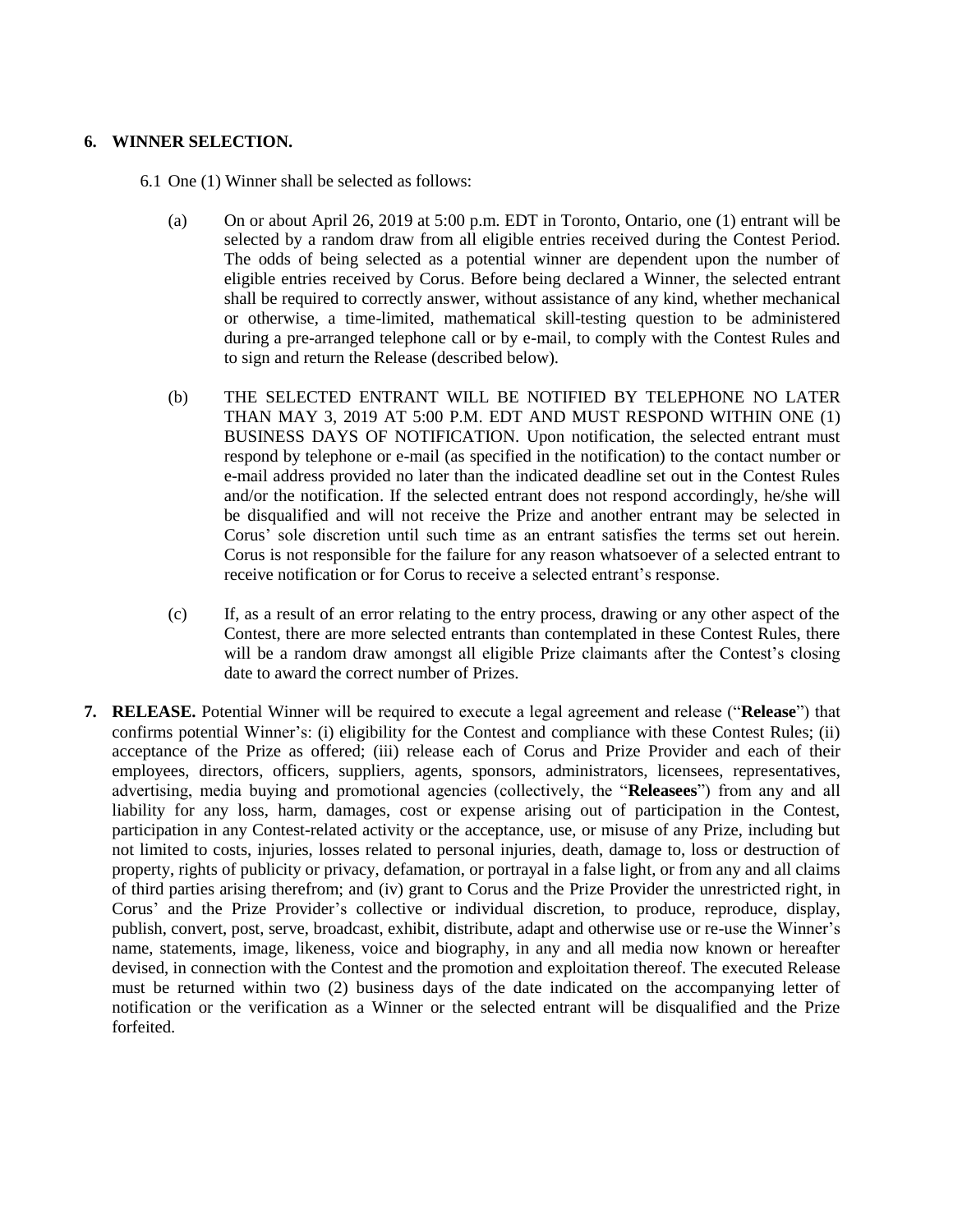- **8. INDEMNIFICATION BY ENTRANT.** By entering the Contest, each entrant releases, indemnifies and holds Releasees harmless from any and all liability for any injuries, loss or damage of any kind to the entrant or any other person, including personal injury, death, or property damage, resulting in whole or in part, directly or indirectly, from (a) their participation in the Contest or any Contest-related activity; (b) the acceptance, use, or misuse of any Prize; or (c) any breach of the Contest Rules. Each entrant agrees to fully indemnify the Releasees from any and all claims made by third parties relating to the entrant's participation in the Contest, without limitation.
- **9. LIMITATION OF LIABILITY.** Corus assumes no responsibility or liability for lost, late, unintelligible/illegible, falsified, damaged, misdirected or incomplete entries, notifications, responses, replies or any Release, or for any computer, online, software, telephone, hardware or technical malfunctions that may occur, including but not limited to malfunctions that may affect the transmission or non-transmission of an entry. Corus is not responsible for any incorrect or inaccurate information, whether caused by website users or by any of the equipment or programming associated with or utilized in the Contest or by any technical or human error which may occur in the administration of the Contest. Corus assumes no responsibility or liability in the event that the Contest cannot be conducted as planned for any reason, including reasons beyond the control of Corus, such as infection by computer virus, bugs, tampering, unauthorized intervention, fraud, technical failures, or corruption of the administration, security, fairness, integrity or proper conduct of this Contest and/or the Contest Microsite.
- **10. CONDUCT.** By participating in the Contest, each entrant is deemed to have executed and agrees to be bound by the Contest Rules, which will be posted at the Contest Microsite and made available throughout the Contest Period. Each entrant further agrees to be bound by the decisions of Corus which shall be final and binding in all respects. Corus reserves the right, in its sole discretion, to disqualify any entrant found to be: (a) violating the Contest Rules; (b) tampering or attempting to tamper with the entry process or the operation of the Contest and/or the Contest Microsite or any related promotional website; (c) violating the terms of service, conditions of use and/or general rules or guidelines of any Corus property or service; and/or (d) acting in an unsportsmanlike or disruptive manner, or with intent to annoy, abuse, threaten or harass Corus or any other person. CAUTION: ANY ATTEMPT TO DELIBERATELY DAMAGE THE CONTEST MICROSITE OR ANY RELATED WEBSITE OR UNDERMINE THE LEGITIMATE OPERATION OF THE CONTEST MAY BE A VIOLATION OF CRIMINAL AND CIVIL LAWS. SHOULD SUCH AN ATTEMPT BE MADE, CORUS RESERVES THE RIGHT TO SEEK REMEDIES AND DAMAGES TO THE FULLEST EXTENT PERMITTED BY LAW, INCLUDING BUT NOT LIMITED TO CRIMINAL PROSECUTION.

#### **11. PRIVACY / USE OF PERSONAL INFORMATION.**

11.1 By participating in the Contest, each entrant: (i) grants to Corus the right to use his/her name, province, age of majority confirmation and e-mail address (collectively the "**Personal Information**") for the purpose of administering the Contest, including but not limited to contacting and announcing the Winner and coordinating the provision of the Prize; (ii) grants to Corus the right to use his/her Personal Information for publicity and promotional purposes relating to the Contest, in any and all media now known or hereafter devised, without further compensation unless prohibited by law; and (iii) acknowledges that Corus may disclose his/her Personal Information to third-party agents and service providers of any of Corus in connection with any of the activities listed in (i) and (ii) above.